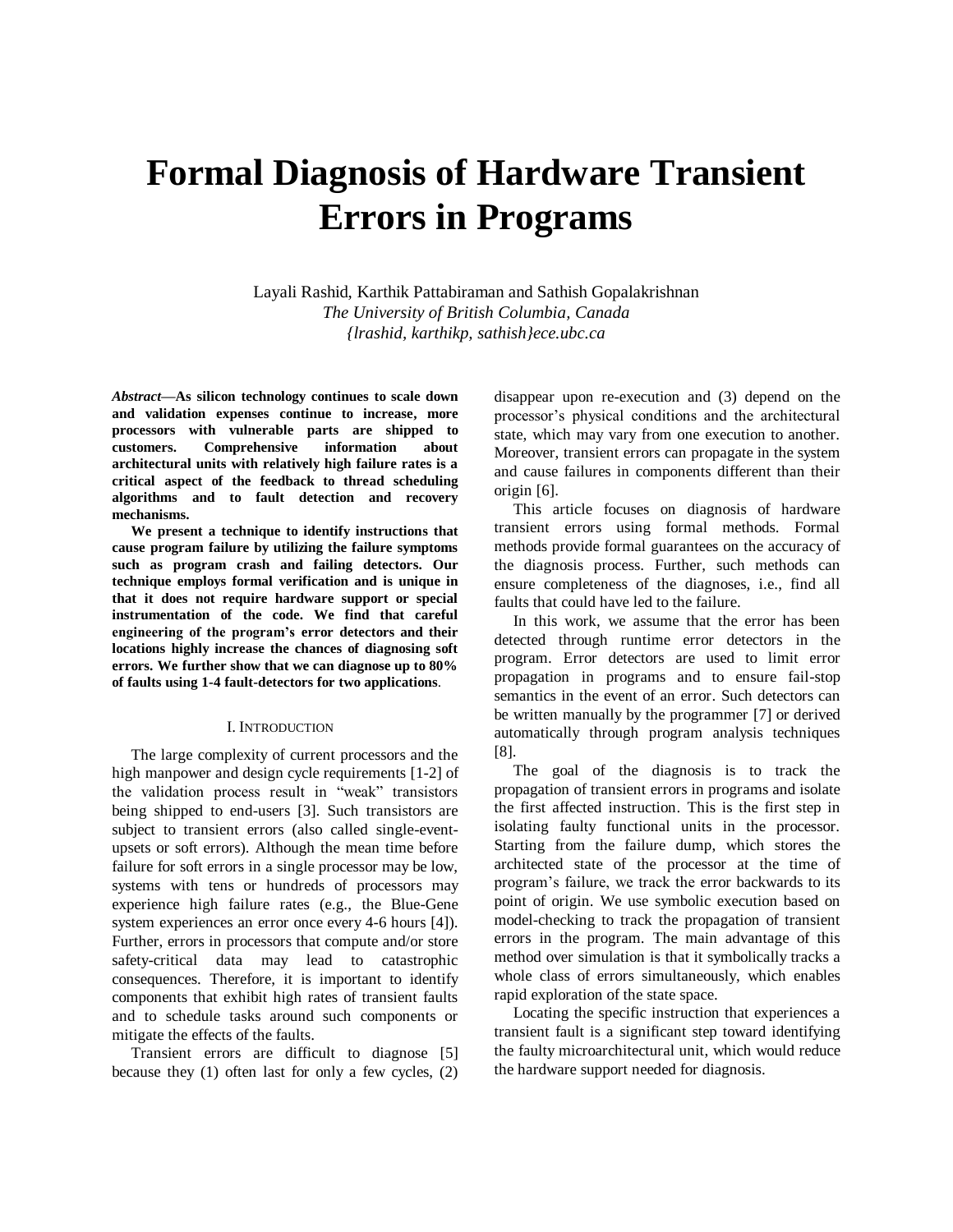We use model checking to find all transient errors that might go undetected in the presence of a given set of detectors. We build on an existing model-checking framework to determine if the program failure was due to a transient error and if so, which instruction/register originated the error. We utilize the failure dump (i.e., the dump file) to further limit the search-space for diagnosis.

*To the best of our knowledge, this is the first paper to propose diagnosis of transient faults using formal techniques and without requiring specialized hardware support*. Other diagnosis/debugging techniques (1) use probability models to diagnose faults, and hence do not provide formal guarantees [9], (2) require special hardware support for recording the state of the faulty execution and replaying it [10-11], which significantly adds to the cost of the hardware design, (3) run exhaustive periodic testes using ATPG (Automatic Test Pattern Generation) that incurs substantial overheads (up to 30 seconds) even if the processor is fault-free [12]. Further, methods (2) and (3) are limited to diagnosis of permanent hardware errors and it is not straightforward to extend these techniques for transient errors because transient errors depend on environmental factors and may not be easily reproduced.

The contributions of our work are as follows:

- Proposes a novel technique to formally diagnose soft errors in programs without requiring hardware support.
- Enhances an existing model-checking framework to implement the technique. The enhancements consist of advanced fault models to represent the fault"s impact on the program and novel operations to filter solutions<sup>1</sup> based on the required architectural state (at the time of failure).
- Demonstrates the technique for two real applications, namely insertion sort and matrix multiply, both of which are protected by custom error detectors.
- Shows that the technique can diagnose 80% of faults with only 1-4 detectors in the program (for the two programs). It further quantifies the diagnosis accuracy in terms of the detectors' locations and number of detectors in the program.

 $\overline{a}$ 

## II. EXAMPLE

We demonstrate the diagnosis process with a code example (Fig. 1). The code fragment describes a program to compute the factorial of a number read and stored in \$1. The program is written in a MIPS-like assembly language. We first explain its operation without errors: The result variable \$2 is initialized to 1 (line 1). The loop counter variable \$3 is initialized to \$1 (line 3) and the loop iterates while the condition  $(\$3 > \$4)$  is true, where  $\$4$  is always 1. At each loop iteration, \$2 is multiplied by \$3 (line 7) and \$3 is decremented by one (line 9).

In order to prevent error propagation in the program, we added two detectors to the program (*check*  instructions). The first detector asserts that \$2 is larger than \$1 - 1 while the second asserts that \$3 is smaller than the  $$1 + 1$ .

Assume that \$1 reads the value 5. In a fault-free run, the loop iterates 4 times before it terminates. Also assume that a soft error occurs while executing line 3 such that \$3 is 13 instead of 5. As a result of the fault, the program continues execution until it reaches line 10 where detector 2 is triggered (since  $$3 > $1 + 1$ ). The register file at the time of detection is as follows:  $$1 = 5, $2 = 13, $3 = 12, $4 = 1, $5 = 1$ . A crash dump file is created that contains the register file and the number of the triggered detector (i.e., detector 2). To find the root cause of the fault, we substantially enhances the SymPLFIED [13] framework to perform automated diagnosis of transient faults that affect the program. SymPLFIED symbolically injects a transient fault into each instruction and tests if the fault triggers detector 2. Say SymPLFIED injects a fault into the instruction at line 3, so that \$3 stores the value "err" (err represents an erroneous value). When SymPLFIED evaluates line 5 (the loop condition), it forks the execution into two branches, one with  $$5 = 1$ and another with  $$5 = 0$ . The branch with  $$5 = 0$ causes the program to print out the result and terminate, while the branch with  $$5 = 1$  enters the loop body. Since line 7 multiplies 1 by err, \$2 is updated with err. The instruction Check 1 is forked in a way similar to the loop at line 5, with one branch that continues evaluating the program and another that assumes detector 1 is triggered and stops the execution. However, since SymPLFIED searches for solutions at which detector 2 is triggered, the later branch is dropped. Then SymPLFIED proceeds to evaluate line 9 (for the other branch), which maintains the value err at \$3, then triggers detector 2 at line 10 and finds a solution.

 $<sup>1</sup>$  A solution is a processor state that satisfies the program's model.</sup>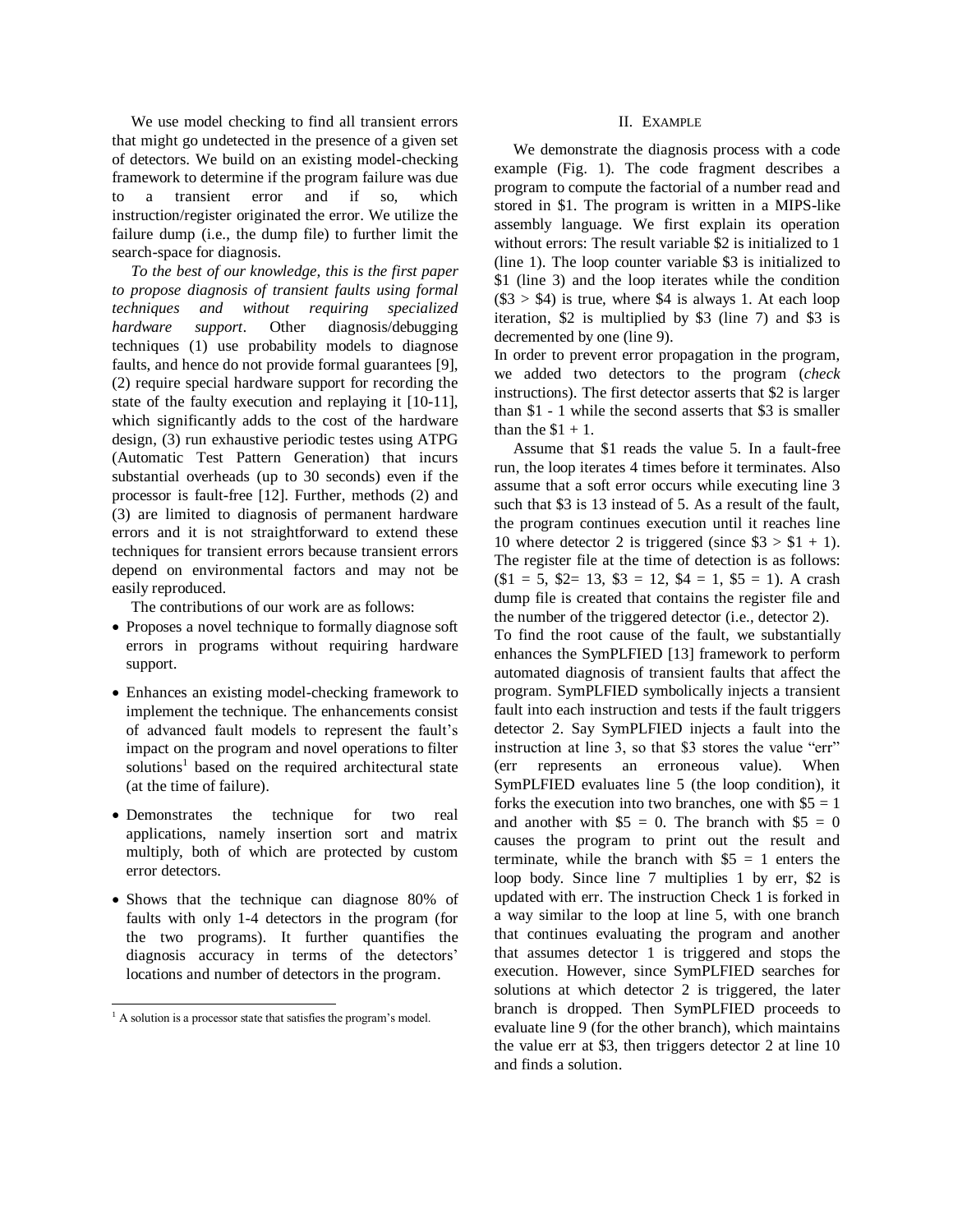Similarly, injecting line 9 with a transient fault triggers detector 2 and reaches another solution. Hence, SymPLFIED finds a correct diagnosis (the former solution) and an additional one (the later solution).

Although manually propagating faults and identifying their root causes is not complex for this example, tracing faults in advanced structures such as nested loops or a faulty address in a memory operation is much more complex. Therefore, we need an automated technique for fault diagnosis.

```
1 movi $2, #1 --- result variable
2 read $1, --- read from input
3 mov $3, $1 --- loop counter variable = $1
4 movi $4, #1
5 loop: setgt $5, $3, $4 ---loops while $3 > $4
6 beq $5, #0, exit
7 mult $2, $2, $3
  0.8 check 1 --- detector 1
9 subi $3, $3, #1<br>10 check 2 --- c
                  --- detector 2
11 beq $0, #0, loop ---loop backedge
12 exit: 12 prints "Factorial = "
13 print $2
--- detectors' definitions
1 $2 > $1 - 1
2 $3 < $1 + 1
```
Fig. 1. A program to compute factorial

## III. DIAGNOSIS APPROACH

In this section, we explain our diagnosis technique and the enhancements we made to SymPLFIED to facilitate this diagnosis. The steps in the diagnosis are as follows:

(1) Store the dump file of the faulty-program when a detector is triggered. The dump file contains the detector that has been triggered by the soft error, the register file contents and the memory contents at the time of the failure.

(2) Extract information from the dump file and use it to formulate a SymPLFIED query. A SymPLFIED query injects a transient fault into the program instructions, one at a time, and compares the architectural state at the moment the program terminates to the one in the query. A match represents a solution and is a diagnosed fault.

To implement the above procedure, we instrumented SymPLFIED with operations that filter solutions based on criteria extracted from the dump file.

For example, if the dump file contains the register file: \$1=0, \$2=5, \$3=-1, \$4=8, \$5=34, \$6=50, \$7=21, and detector number 2 has been triggered, then the SymPLFIED query we generate is as follows:

```
search allRegisterErrors(detectors, program) 
=>! (S:State) such that (getOutput(S:State)
```

```
contains "Exception: Check 2 failed") and 
RegisterFile($1 = 0) and RegisterFile($2 = 5)
and RegisterFile($3 = -1) and RegisterFile($4= 8) and RegisterFile($5 = 34) and 
RegisterFile($6 = 50) and RegisterFile($7 =21
```
This query searches for all solutions that trigger the second detector when injecting a fault into the destination register at each instruction, one at a time. The symbol  $\Rightarrow$ ! is a built-in Maude [14] operator, it generates all solutions that satisfy the given model and cannot be reduced.

We modified SymPLFIED such that when a detector is triggered, the program execution stops and it prints the message "Exception: Check x failed" to the output, where  $x$  is the detector number. The operation RegisterFile(\$1 = 0) checks if register \$1 in the register file found by SymPLFIED is equal to zero. When the program terminates, SymPLFIED checks whether the output contains the phrase "Exception: Check 2 failed", and whether the register file matches the one in the query. If SymPLFIED finds a match then it reports a solution. We diagnose the error by extracting the number of the injected-instruction from the solution.

We are conservative in modeling the effects of faults. For example, in a real program an error in a memory-address in a load or store operation either raises a segmentation fault exception or loads incorrect data. We modify the memory-fault model at SymPLFIED such that it loads and stores the value "err" to the destination register if the memory-address is in error. The effect of the conservativeness is that SymPLFIED may incur false-positives; it identifies more faults than one may observe in real runs. However, we believe that completeness of the diagnosis process is more important than incurring a few false-positives.

SymPLFIED has two other fault models: (1) allMemoryErrors operation. This operation injects errors into memory locations at each instruction, to model errors that may occur while reading or writing data to memory. (2) allControlErrors operation. This operation injects errors into the program-counter at each instruction, to model errors that occur during the fetch stage and result in the wrong instruction being executed. These models are similar to the allRegisterErrors operation.

#### IV. EXPERIMENTAL METHODOLOGY

In this section we discuss the steps followed to evaluate our diagnosis approach. The methodology is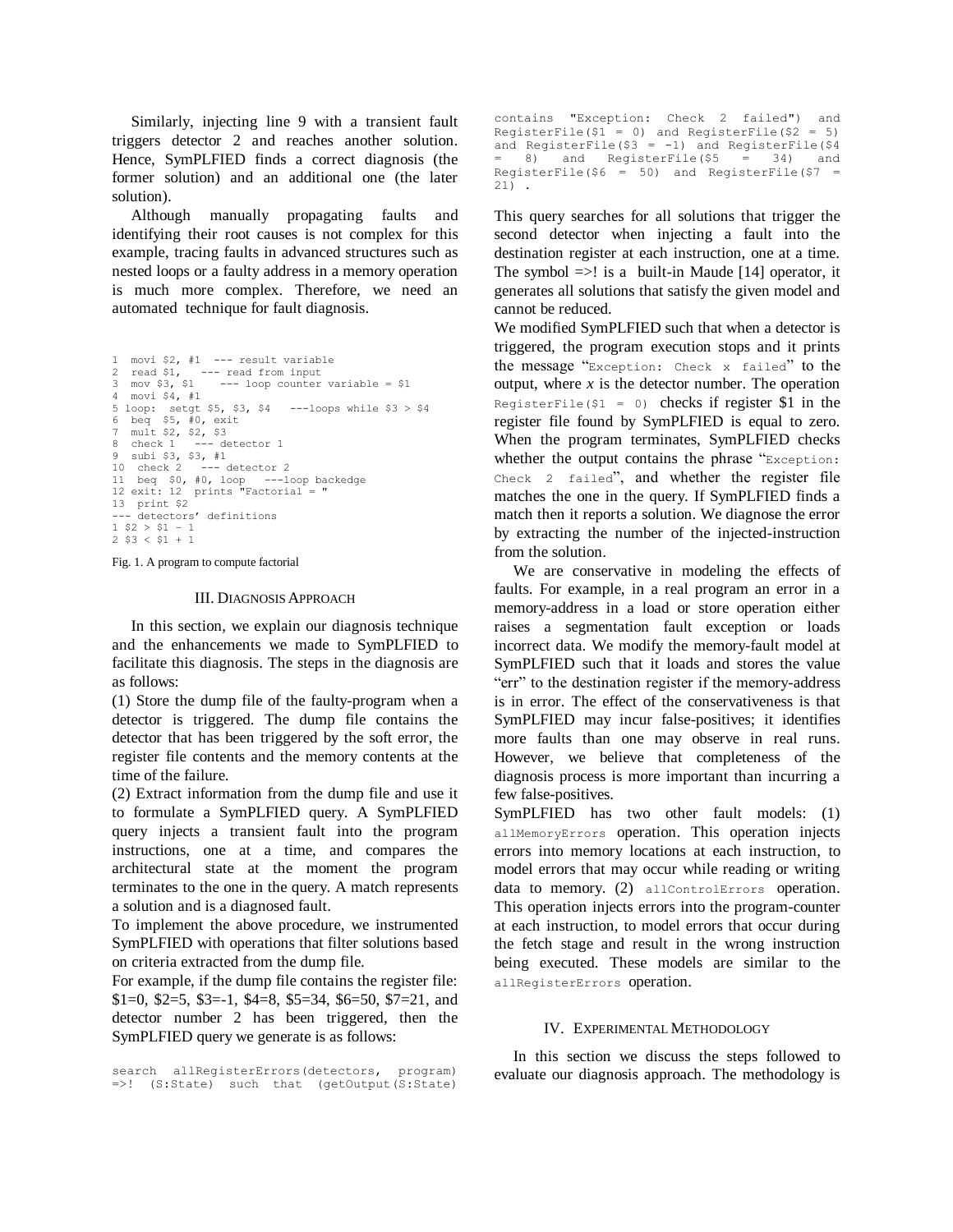as follows (all the following steps are automated using scripts):

(1) We formulate SymPLFIED queries to search for transient fault injections that trigger the program"s detectors, one at a time. Therefore, the required number of queries is equal to the number of detectors in the program. For example:

search allRegisterErrors(detectors, program) =>! (S:State) such that (getOutput(S:State) contains "Exception: Check 1 failed") .

This query searches for all solutions that trigger the first detector when injecting a fault into the destination register at each instruction. From each SymPLFIED solution, we extract the injected instruction number, and create a list of instructions that may trigger the specific detector.

(2) To determine if these instructions would trigger a detector in a real run of the application and to collect the dump files, we perform a fault injection campaign using the SimpleScalar simulator [15]. SimpleScalar is a cycle-accurate processor simulator for a MIPS-like instruction set. We use the simulator to inject faults into the program and gather the failure dump in case the fault triggers a detector. Further, SymPLFIED directly supports the instruction set of SimpleScalar and hence we can directly use it for diagnosis.

(3) We scan the dump files and create the appropriate SymPLFIED queries, and then run the queries. Next, we extract the injected instructions from SymPLFIED solutions, and compare each extracted instruction with the corresponding instruction that originally triggered the detector in SimpleScalar. If these match, then we consider the diagnosis a success (otherwise it is 'undiagnosed').

In the experiments, we run each query for at most 5 minutes. The analyses are conducted offline and hence running time is not an overwhelming concern. Further, queries may be parallelized to reduce the time overhead [13].

# V. RESULTS

In this section, we report the results of the experiments described in Section 4 for two programs: insertion sort and matrix multiply. Matrix multiply consists of 162 lines of un-commented assembly code this includes 20 memory instructions, 9 branch instructions and 8 integer-arithmetic instructions. Insertion sort consists of 132 lines of un-commented assembly code, this include 9 memory instructions, 6 branch instructions and 15 integer-arithmetic instructions. The rest of the instructions comprise of assignments, detectors, I/O instructions and function calls. We derive detectors in each program that are based on its functionality, and at the same time have the best possible error coverage [16]. We choose detectors such that they check the correctness of variables (1) with high fanins (fanin here is a dynamic instruction that affects the detector variable) and (2) with long lifetime, which is the distance in time between the variable initialization to its last use.

We study the effect of increasing the number of detectors on the diagnosis accuracy for each program. Tables 1 and 2 show the variation in fault injection/detection rates (with SimpleScalar) and fault diagnosis accuracy (with our technique) with increasing number of detectors.

TABLE I DIAGNOSIS RESULTS FOR INSERTION SORT

| Number of Detectors             |     |     |     |
|---------------------------------|-----|-----|-----|
| Number of faults injected in SS |     | 165 | 198 |
| Number of faults detected in SS |     | 64  | 83  |
| Diagnosed Faults (%)            | 100 |     | 89  |
| Undiagnosed Faults (%)          |     | 12  |     |

TABLE II DIAGNOSIS RESULTS FOR MATRIX MULTIPLY

| Number of Detectors             |     |     |     |  |
|---------------------------------|-----|-----|-----|--|
| Number of faults injected in SS | 167 | 275 | 286 |  |
| Number of faults detected in SS | 74  | 135 | 150 |  |
| Diagnosed Faults (%)            | 100 | 77  | 80  |  |
| Undiagnosed Faults (%)          |     | 23  |     |  |

The results from the tables are summarized as follows:

 The number of faults injected in SimpleScalar is proportional to the number of detectors. Recall from the previous section that the first step in our experimental methodology is to find the list of instructions that trigger any detector using SymPLFIED. We inject faults into this list of instructions.

• The percentage of faults detected by the detectors is 50.5 % (on average), for both programs. This is because of the detectors' limitations. For example, a detector that checks if a variable is below a loose threshold (e.g 100), may not be triggered by a small deviation in the variable. The accuracy of detection is orthogonal to the diagnosis accuracy.

 Overall, the proposed technique diagnoses up to 89% of the detected faults for the insertion sort program and up to 80% of the faults for the matrix multiply program.

 Although the percentage of diagnosed faults for both programs decreases when the number of detectors increases from 1 to 4, the absolute number of the diagnosed faults is higher for the 4 detector case. This shows that adding more detectors increases the diagnosis accuracy.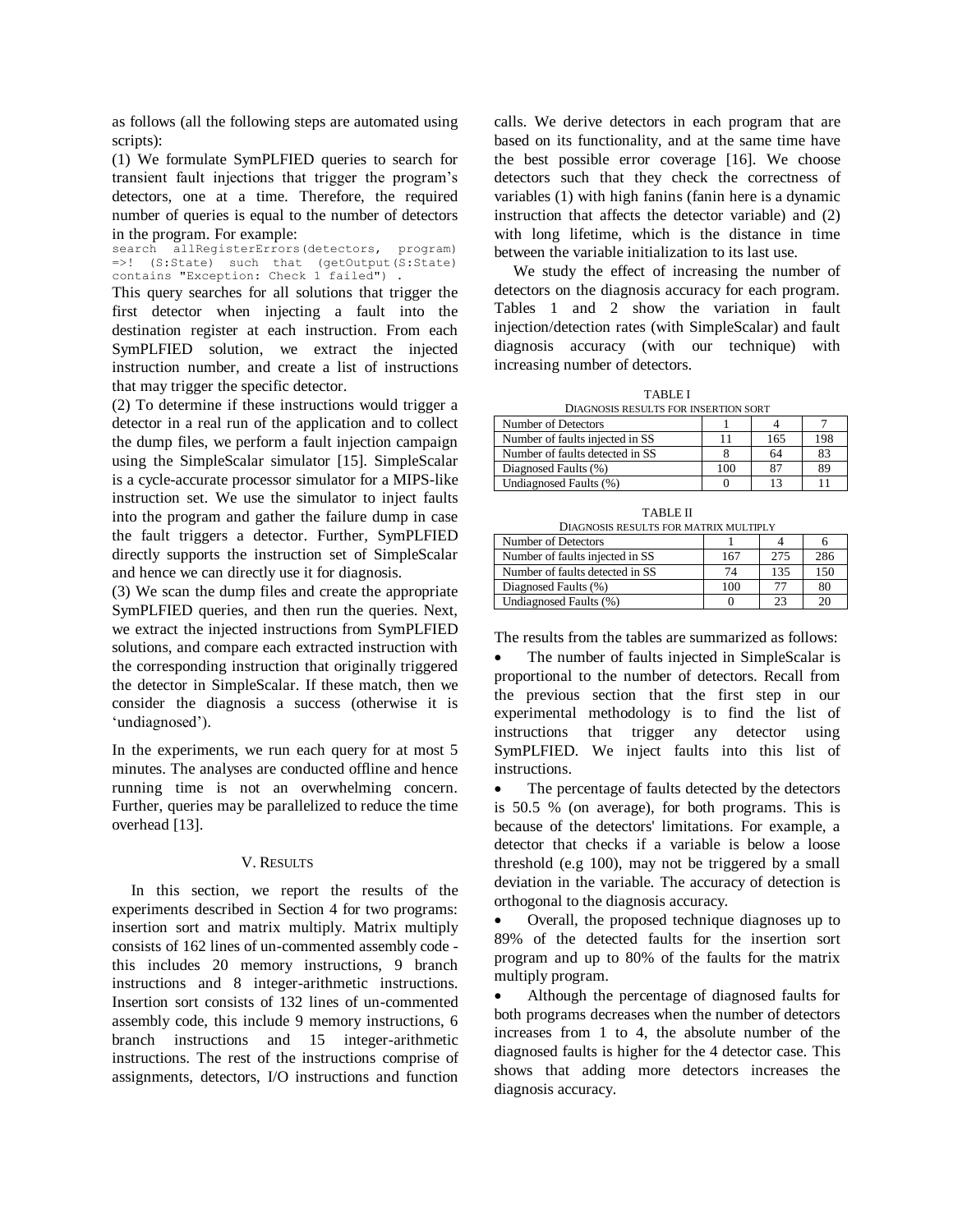The undiagnosed faults in both benchmarks are those that (1) affect counters in three-level nested loops and (2) those that affect the detector itself. We believe that these cases are implementation artifacts of the SymPLFIED tool and we plan to address them in future work.

 A single detector in the matrix multiply program diagnoses more faults than four detectors in the insertion sort program. This is due to the choice of the detector"s variables. The single detector in the matrix multiply program checks a critical variable (i.e., a variable used by many instructions), while detectors in the insertion sort program check variables that are each used by at most two instructions. This is also why increasing the number of detectors does not improve the detection rate for the matrix multiply program as much as it does for the insertion sort program.

Increasing the number of detectors makes the diagnosis process more deterministic as the detectors reduce the number of candidate solutions (queries with fewer false positives). Note that each detector can be triggered by multiple scenarios of fault injections, and these scenarios increase as the fanin of the detector variable increases, hence there are multiple solutions that SymPLFIED generates for queries augmented with detector number only. We expect that the diagnosis-queries with detector number and registerfile contents can generate fewer solutions and hence the diagnosis process will be more deterministic.

# VI. RELATED WORK

We classify related diagnosis work into four broad areas: (1) hardware-based techniques, (2) probabilistic techniques, (3) formal methods and (4) periodictesting techniques.

(1) Hardware-based techniques. Li et al. [10] and Bower et al [11] propose techniques to diagnose hard faults using significant hardware support. This incurs high power overheads and hardware complexity. In contrast, we do not require hardware support for diagnosis. Further, we focus on transient errors which are more difficult to diagnose since they disappear upon re-execution. Park and Mitra [17] use special hardware recorders to collect traces of data and control flows to localize bugs during the post-silicon validation phase. Our technique complements their work by localizing the failure-causing instruction using software methods, as compared to hardware records in the original technique.

(2) Probabilistic techniques. Jha et al. [9], Racunas et al. [18] and Wang and Patel [19] use probabilistic techniques to detect and diagnose errors. These

techniques are based on heuristics or probability models and do not take into account for all possible errors, which may result in them missing important cases. In addition, they require a model of the system"s error-free behavior which they derive through online learning. Therefore, they may misclassify correct executions as erroneous ones. We do not suffer from this problem as ours is a posteriori technique that derives the correct behavior of the system based on the program"s semantics.

(3) Formal methods. Formal methods have been extensively used in diagnosing errors in distributed systems [20-21]. These diagnosis approaches are application-generic and do not take into account the structure/behavior of the program under consideration. Hence, they may incur high rates of false-positives. Further, they model software as a black-box and are hence not fine-grained enough to isolate failures of individual instructions (this is important to identify the fault).

(4) Periodic-testing techniques. Periodic testing techniques [12] provide precise diagnosis for hard errors, however, they require high resource overhead even for fault-free cores. Further, it is not easy to extend these techniques for soft errors since soft errors are non-deterministic and hence difficult to reproduce during testing.

# VII. CONCLUSIONS AND FUTURE WORK

We propose a formal technique to diagnose program instructions that are affected by transient errors (as the first step to diagnose the vulnerable functional units) that trigger detectors, with no hardware support. Our diagnosis method is able to diagnose 77%-100% of faults using 1-4 detectors in software.

We propose to conduct this diagnosis technique offline; so as to learn about the fault-prone microarchitectural units and maintain a database with these units, in addition to a table that contains information about common failures and possible sources. This database can provide very valuable feedback to scheduling polices. Further, it can complement detection and recovery methods by providing hints about which units are likely to cause faults and hence reduce the overall detection and recovery overhead.

Based on the results of the study, we believe that software diagnosis of hardware faults is feasible, efficient and can be automated using formal techniques. We will further evaluate this hypothesis by